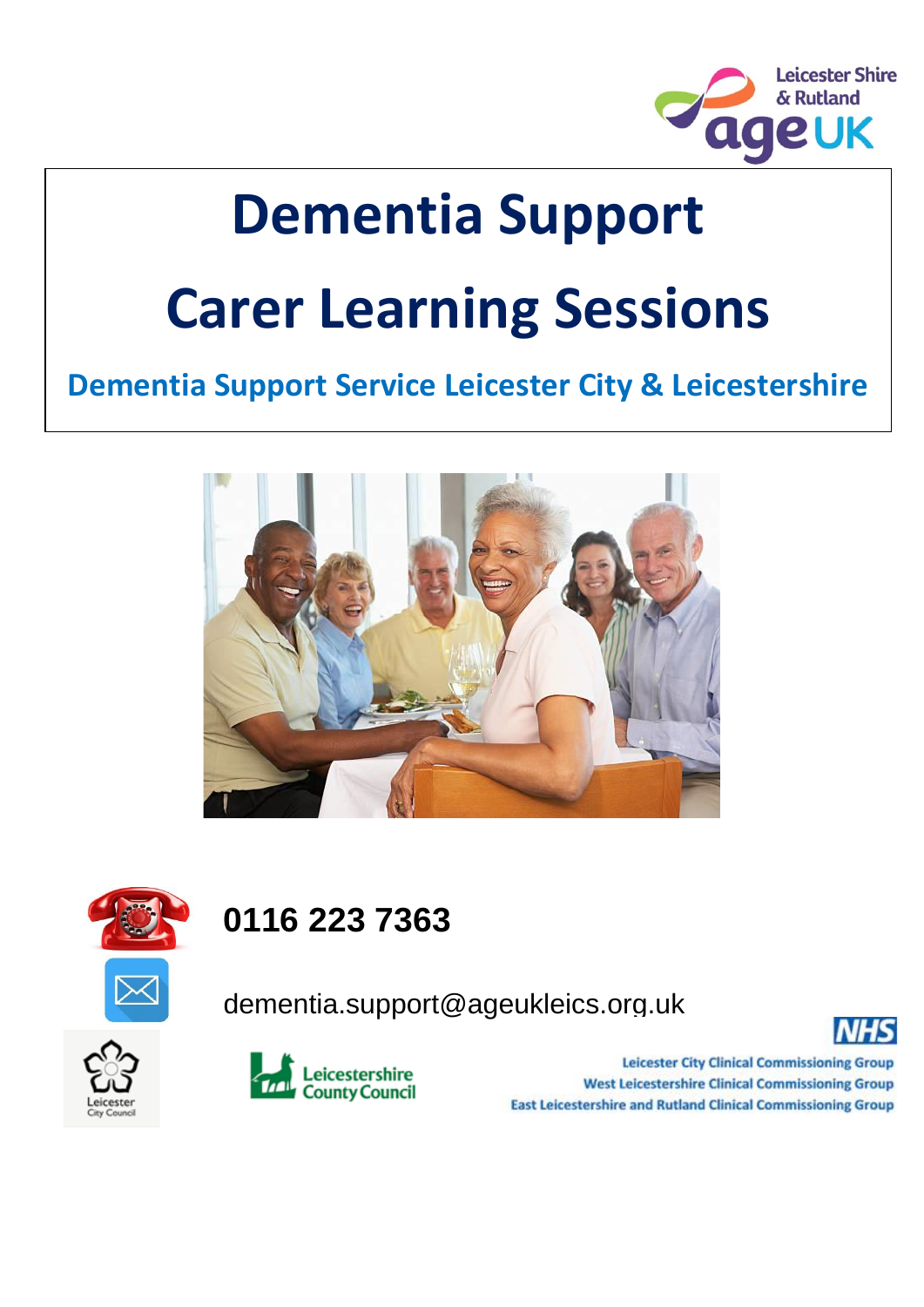## **Where & When**

Carer Learning programmes take place at various locations around Leicester city and county. We are also able to offer evening and online programmes.

# **Eligibility**

#### **You are able to attend our Carer Learning sessions if you are:**

- Aged 18+
- You are a family member or carer of someone living with dementia (you do not have to live in Leicester City or Leicestershire).

# **Carer Learning 1: Session information**

Carer Learning 1 consists of 5 sessions and is primarily designed for carers of people living with dementia who have been recently diagnosed with dementia. However, even if the person living with dementia has been diagnosed a few years ago, you may still find these sessions useful.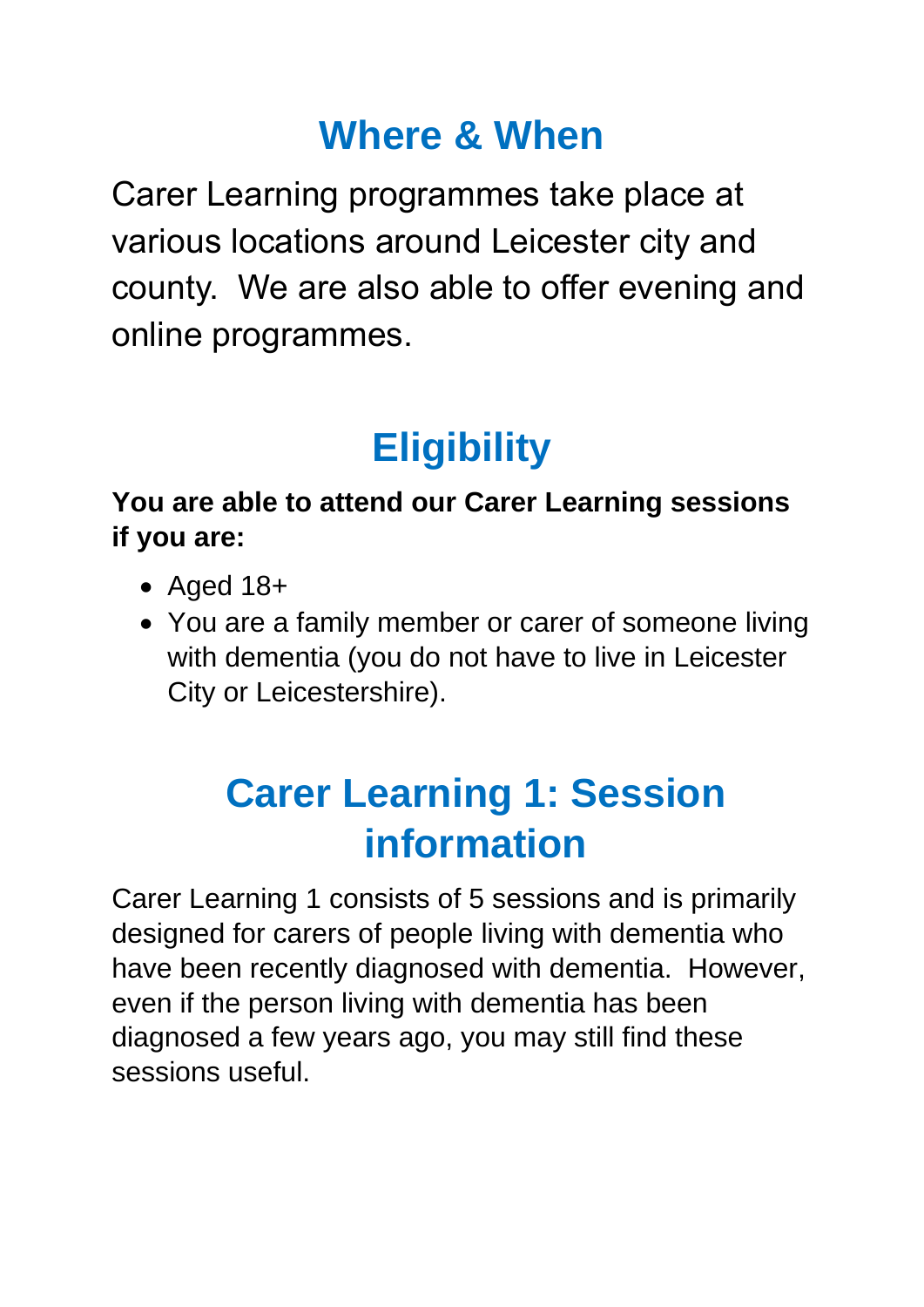## **Session 1**

An introduction to dementia

#### **Session 2**

Understanding memory loss, supporting people with everyday tasks, recognising people and places.

## **Session 3**

Changes in visual perception, supporting people with communication.

#### **Session 4**

Local support available, income maximisation, planning ahead.

#### **Session 5**

Carers Looking after themselves.

# **Activity Groups for people living with dementia**

- Where possible, we run an activity group alongside the Carer Learning Sessions.
- People with dementia attending the activity groups need to consent to attending these sessions.
- Staff and volunteers cannot provide support with personal care.
- Activities are designed with input from attendees